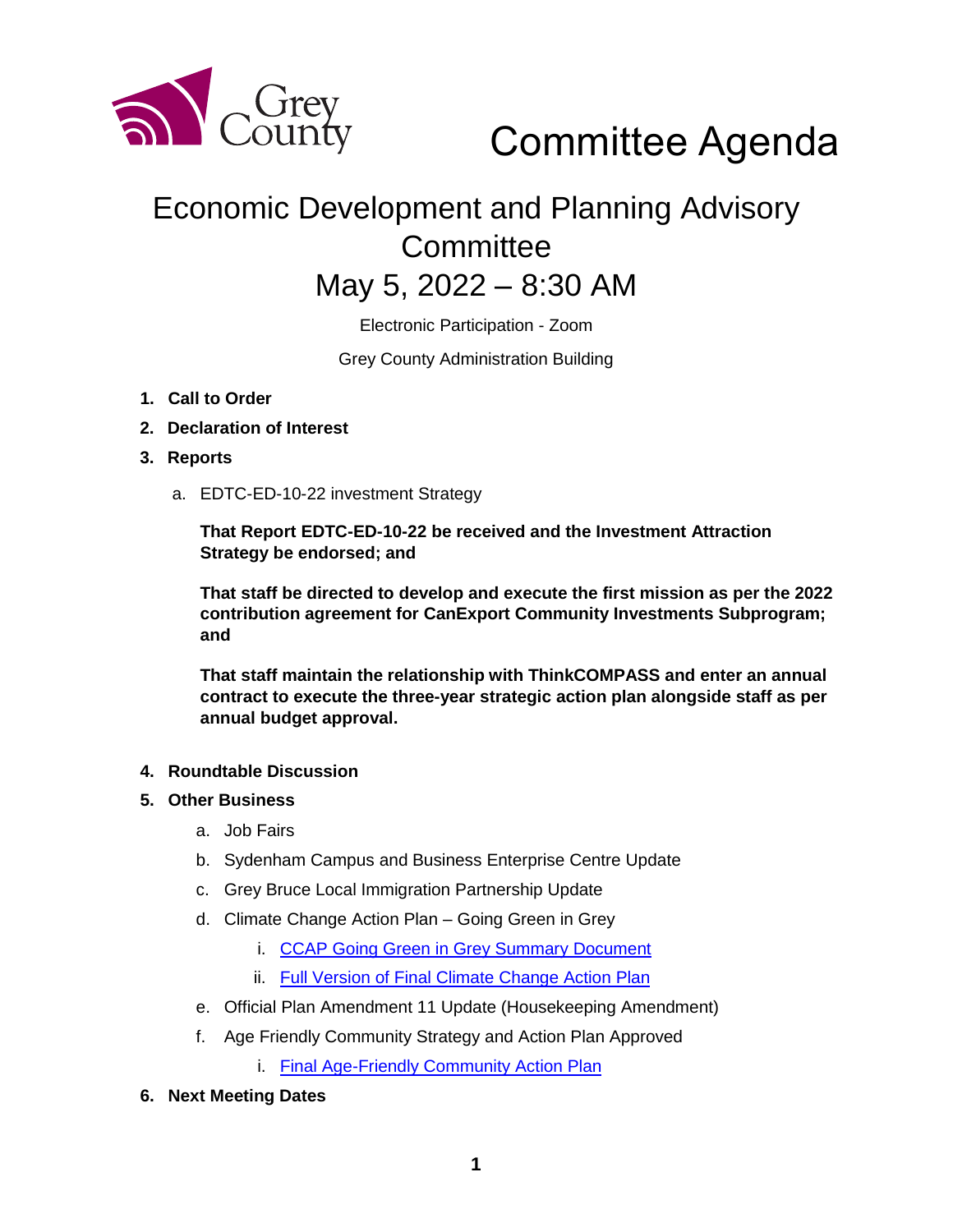Economic Development and Planning Advisory Committee Agenda May 5, 2022 Page 2

- a. To be determined
- **7. Adjournment**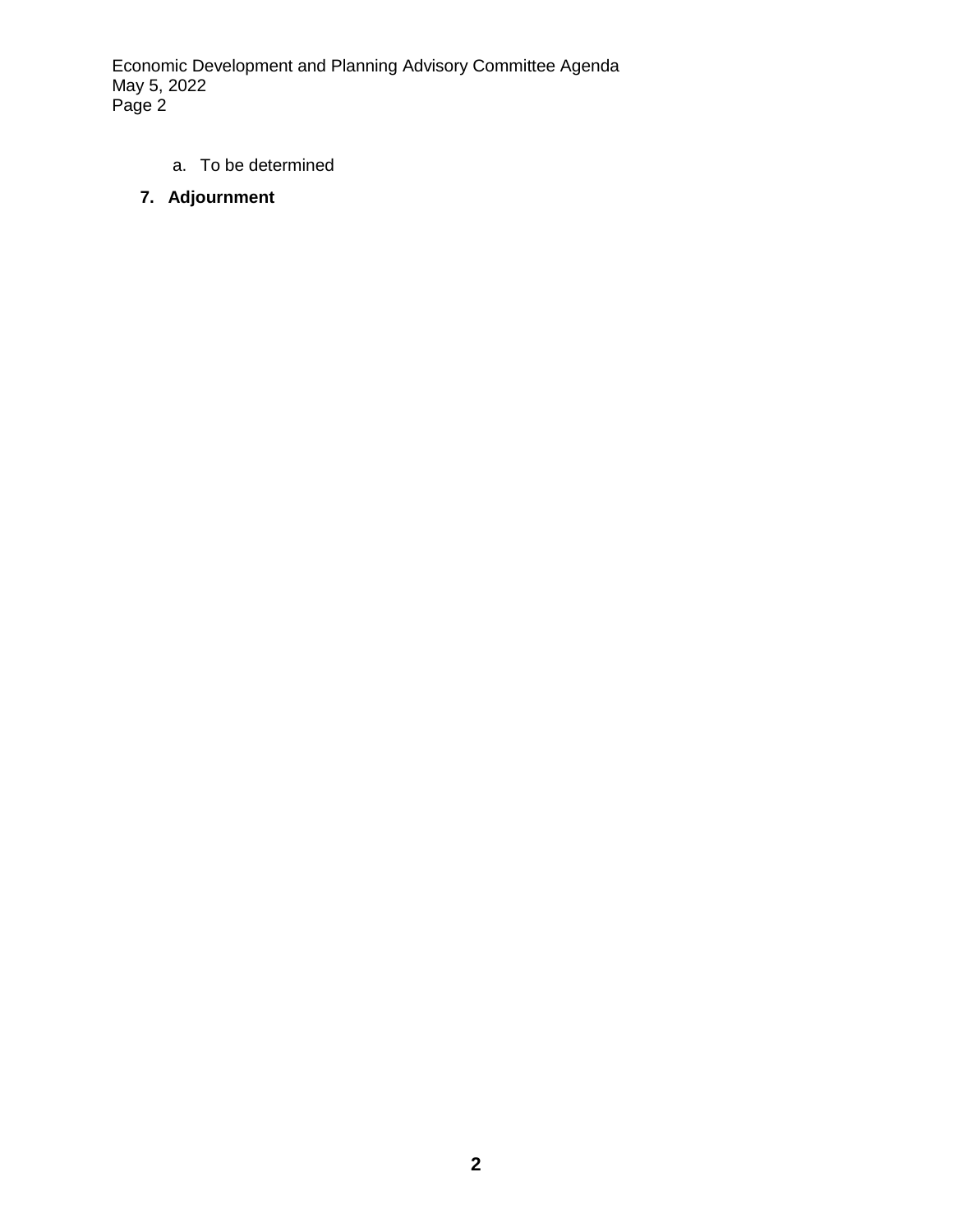

# Committee Report

| To:                         | Chair Keaveney and Members of Economic Development<br>& Planning Advisory Committee            |
|-----------------------------|------------------------------------------------------------------------------------------------|
| <b>Committee Date:</b>      | May 5, 2022                                                                                    |
| <b>Subject / Report No:</b> | EDTC-ED-10-22                                                                                  |
| Title:                      | <b>Investment Attraction Strategy</b>                                                          |
| <b>Prepared by:</b>         | Savanna Myers, Director of EDTC<br>Steve Furness, Manager of Economic Development &<br>Tourism |
| <b>Reviewed by:</b>         | Randy Scherzer, Deputy CAO                                                                     |
| Lower Tier(s) Affected:     | All                                                                                            |
| <b>Status:</b>              |                                                                                                |

### Recommendation

- **1. That Report EDTC-ED-10-22 be received and the Investment Attraction Strategy be endorsed;**
- **2. That staff be directed to develop and execute the first mission as per the 2022 contribution agreement for CanExport Community Investments Subprogram; and**
- **3. That staff maintain the relationship with ThinkCOMPASS and enter an annual contract to execute the three-year strategic action plan alongside staff as per annual budget approval.**

#### Executive Summary

Staff were successful in receiving funding from CanExport Community Investments Subprogram through Global Affairs Canada to develop Grey County's first Investment Attraction Strategy. ThinkCOMPASS was retained to develop the strategy, attached to this report.

The Investment Attraction Strategy is a vehicle for helping the County realize the economic development related objectives in the Official Plan. The strategy will identify how investment attraction can play a role in helping Grey County create and maintain a growing and diversified economy.

EDTC-ED-10-22 1 May 5, 2022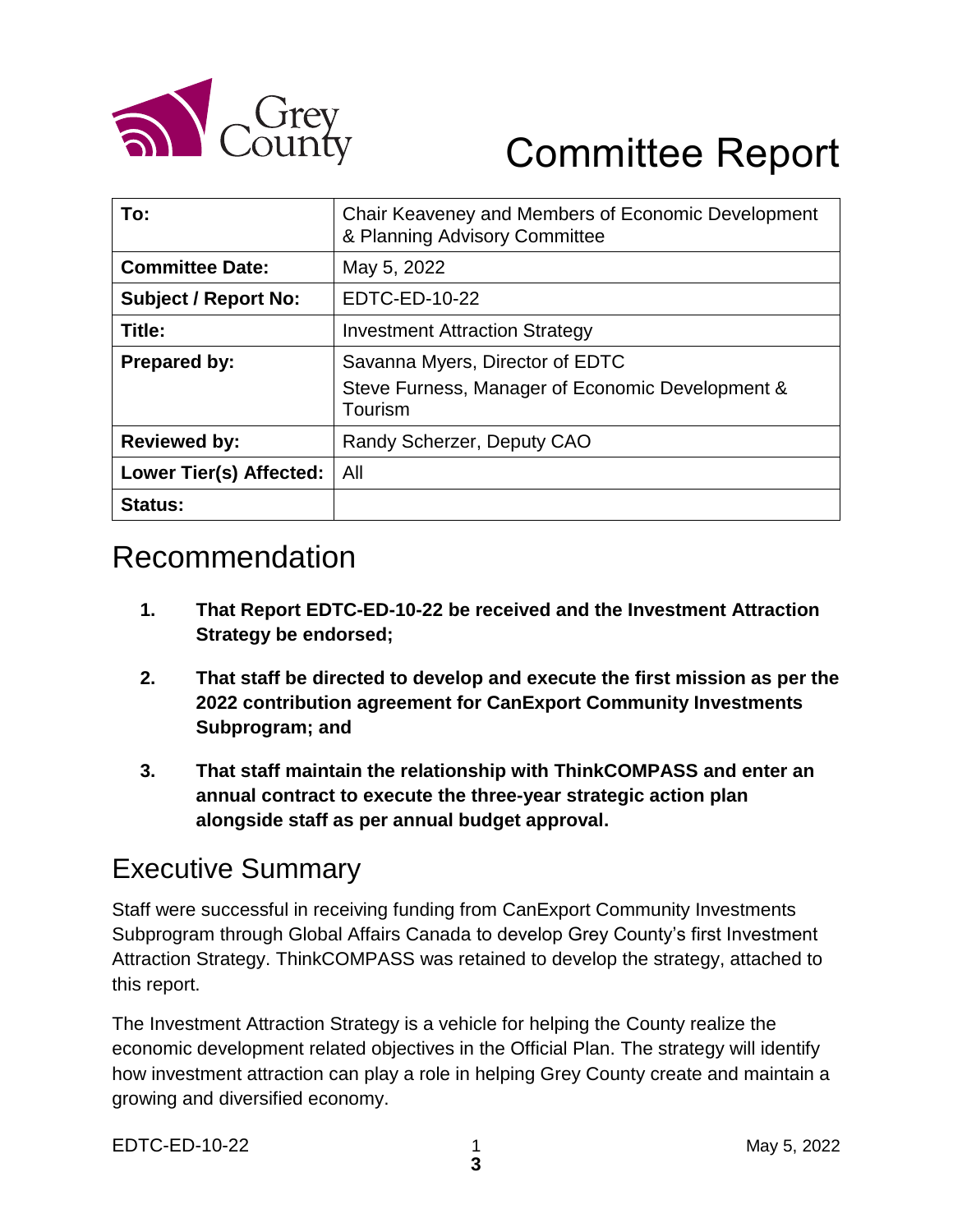To achieve this goal, the strategy will target two primary approaches to investment, including Business Retention and Expansion (BR+E) and Foreign Direct Investment (FDI).

#### Background and Discussion

Investment attraction as a whole, will help to diversify the economic base of Grey County. This region is growing very quickly, mostly however, through residential development. To plan for and provide sustainable growth, Grey County needs to find a balance. Focusing on opportunities that bring economic diversity, will not only support employment and wages, but will also balance assessment ratios and enable community well-being.

Grey County has a wide reaching and deep-rooted entrepreneurial spirit. Given that 70% of the businesses in Grey County are home-based or sole proprietors, it is common practice for individuals to start and operate personal businesses. Eventually, many of these individuals secure employment when the right opportunity arises, demonstrating a labour churn that often goes unnoticed. This churn in many ways is responsible for supporting employment growth amongst key employers and large companies, even though the reported unemployment rate hovers at near fullemployment.

Grey County also has a history of collective effort and cluster development, where organizations such as Excellence in Manufacturing Consortium (EMC) and the Bluewater Wood Alliance, now the Wood Manufacturing Cluster of Ontario (WMCO) were born. These entrepreneurial and collective attitudes and approaches are key to influencing and driving further investment in the County.

Two primary approaches to investment targeted through this strategy includes Business Retention and Expansion (BR+E) and Foreign Direct Investment (FDI). Grey County has a strong history of BR+E practices. This strategy is therefore completely wrapped in a retention focus given the high importance and care Grey County and its member municipalities place on existing businesses.

FDI is regarded as yet another tool that staff can now lean on to support existing business through targeted investment attraction. This practice, however, is relatively new to the Grey County team and requires a more detailed toolkit for success. Nevertheless, their investment attraction efforts will focus on:

- Sectors and foreign markets that generate a high return on investment;
- Align with provincial and federal government priorities;
- Leverage local strengths; and
- Bring broad economic benefits to improve sector diversity throughout the County.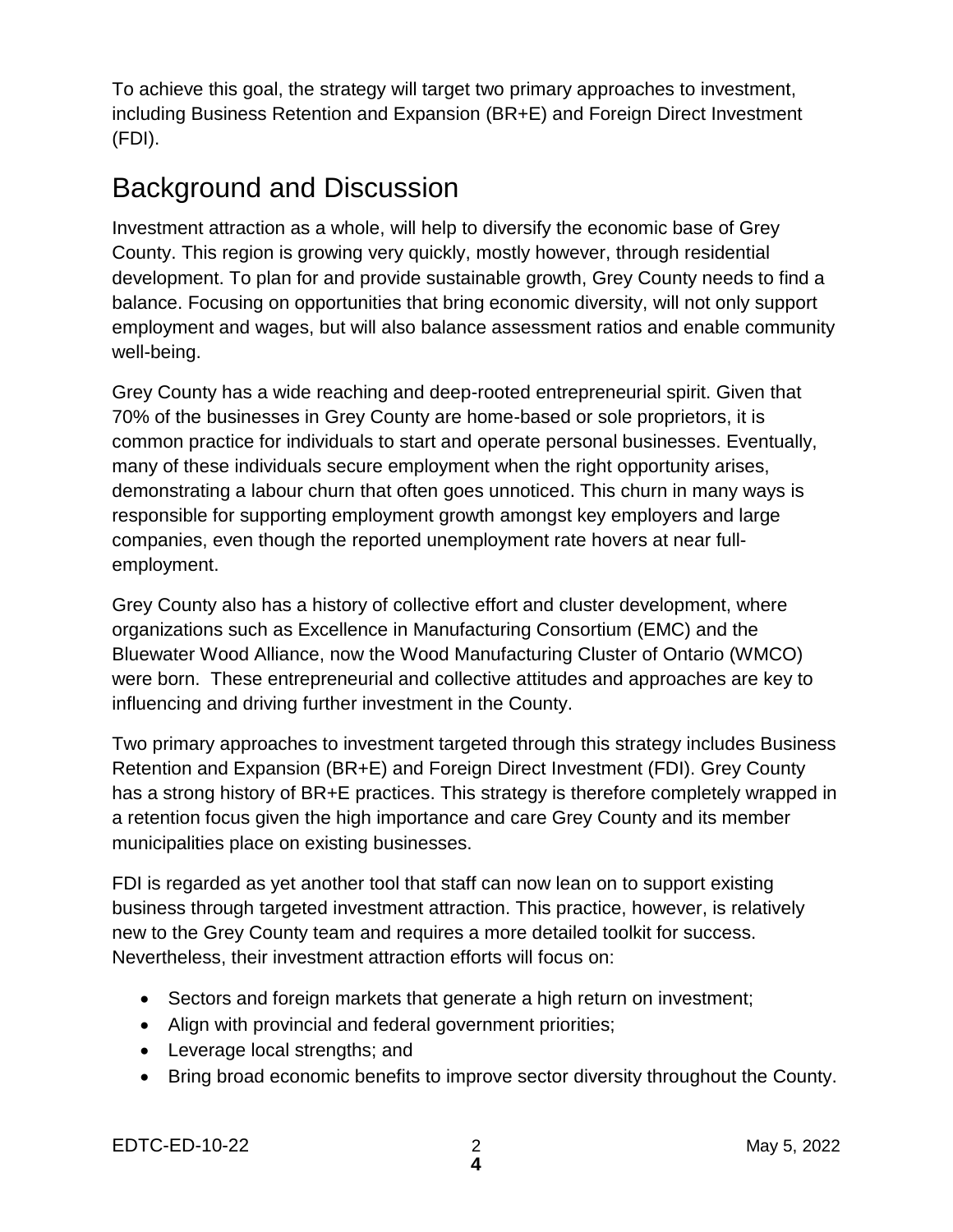The business opportunities that are of particular relevance for the County fall into four broad categories including:

- Agri-food companies;
- Clean-technology companies (hydrogen, energy storage, nuclear supply chain and isotope exports);
- Knowledge-based companies; and
- Tourism related companies.

The categories above have been identified through data and peer review to determine areas of concentration for staff to proactively target efforts. That said, where other opportunities arise, staff will apply the same investment attraction practice.

Regardless of the approach, a shared vision of Grey County at the local level is critical. The ability to clearly articulate real business opportunities that can be qualified and quantified are vital to leveraging Grey County's success in attracting investment.

#### **Why Now?**

Over the past 30 years, Grey County has experienced relatively low growth. In the past five years, growth has accelerated significantly, mostly through residential development. It is important to develop the employment side strategically, in order to find balance and achieve sustainable growth for our communities. This is an important achievement for the County as per the vision set forth through the Official Plan.

Staff believe in a collective objective, with distinct roles for stakeholders who operate as a team. Over the years, this approach has been effectively demonstrated by other jurisdictions and organizations such as Southwestern Ontario Marketing Alliance (SOMA), Niagara Region, Greater Toronto Marketing Alliance (GTMA) and others, where investment attraction has been warranted by market conditions.

Today, Grey County finds itself in a position to be able to enter this market and actively pursue investment attraction to better support existing businesses, build the supply chain and welcome new investment.

The County's previous Economic Development Strategy (2015-2020) focused on Investment Readiness to set the necessary foundation. This Investment Attraction Strategy builds on the branding, inventory and labour force work that has already been completed and is being actioned by county and municipal staff collectively. Collectively, Grey County is ready to take the next step and pursue Investment Attraction.

#### **First Investment Mission**

Staff were successful in receiving a second round of CanExport funds to develop and execute a preliminary investment mission based on direction of the investment

EDTC-ED-10-22 3 May 5, 2022